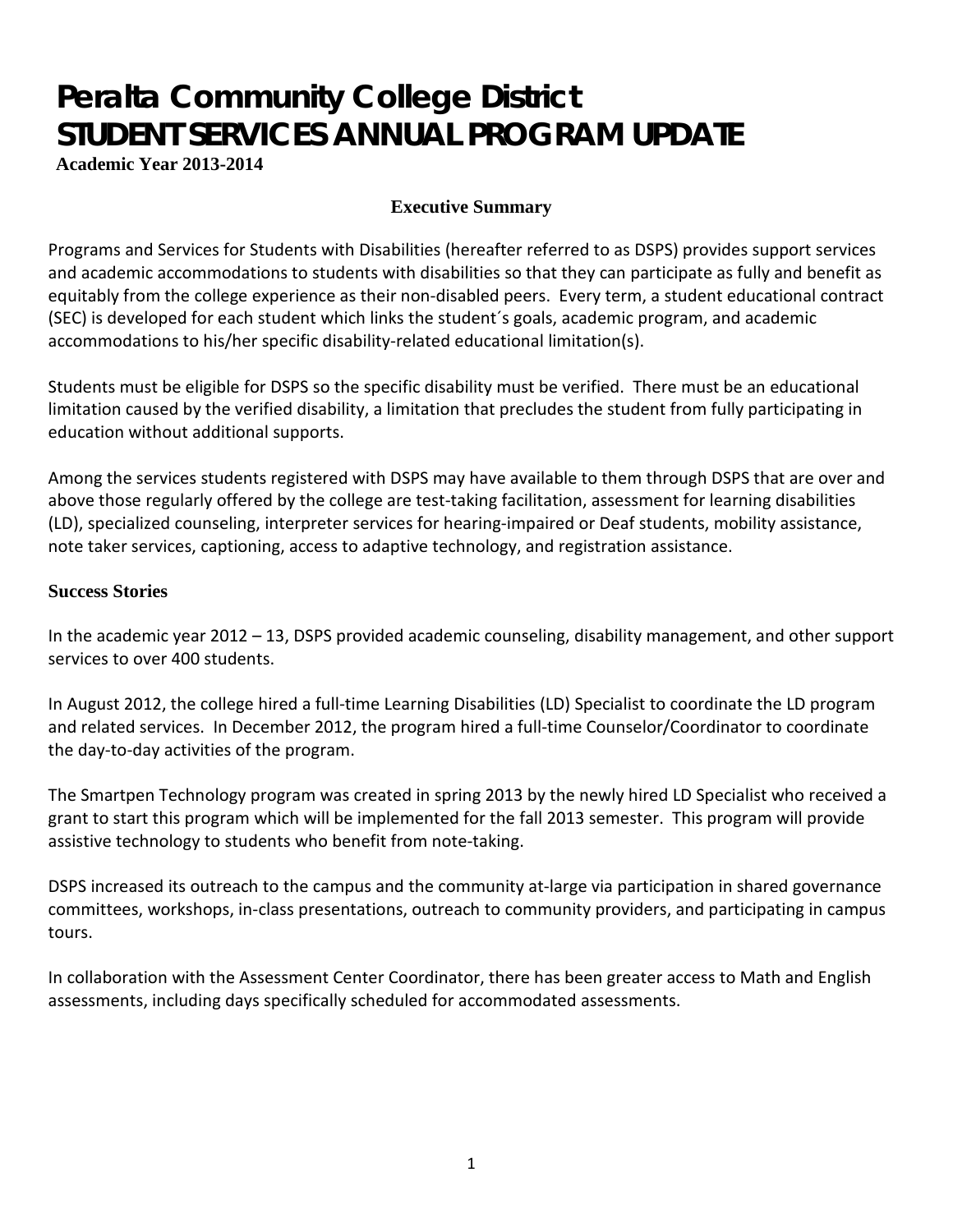| <b>I. OVERVIEW</b>                                                                                                                                                |                                                                                                                                                                                                                                                                                                                                                                                                                                                                                                                                                                                                                                                                                                                                                                                                                                                                                                                                                                                                                                                                                                                                              | <b>Date Submitted:</b> | 11/25/13 |  |  |
|-------------------------------------------------------------------------------------------------------------------------------------------------------------------|----------------------------------------------------------------------------------------------------------------------------------------------------------------------------------------------------------------------------------------------------------------------------------------------------------------------------------------------------------------------------------------------------------------------------------------------------------------------------------------------------------------------------------------------------------------------------------------------------------------------------------------------------------------------------------------------------------------------------------------------------------------------------------------------------------------------------------------------------------------------------------------------------------------------------------------------------------------------------------------------------------------------------------------------------------------------------------------------------------------------------------------------|------------------------|----------|--|--|
| <b>College</b><br>Unit/Area<br><b>Completed By:</b><br><b>Mission/History</b><br>and<br><b>Description of</b><br><b>Service Provided</b><br>Brief, one paragraph. | <b>Administrator:</b><br>Brenda Johnson<br><b>Berkeley City</b><br>PSSD (DSPS)<br><b>PSSD Staff</b><br>The mission of Programs and Services for Students with Disabilities (DSPS) is to provide services,<br>specialized instruction, and educational accommodations to students with disabilities so that they<br>can participate as fully and benefit as equitably from the college experience as their non-disabled<br>peers. DSPS seeks to work with the entire campus community in order to provide reasonable<br>accommodations for students with disabilities, and to be in compliance with the Americans with<br>Disabilities Act and the Rehabilitation Act of 1973, Section 504.<br>Services and resources for students with disabilities may include, but are not limited to assistive<br>technology; alternate media; sign language interpreting and real-time captioning; test<br>accommodations; note-taker assistance; learning disabilities assessments and services; individual<br>academic, vocational, and disability related counseling; priority registration; and referral to other<br>campus and community resources. |                        |          |  |  |
| <b>Student</b><br><b>Learning</b><br><b>Outcomes</b><br>(SLOS)<br>(or Service Area<br>Outcomes-SAOs, or<br>Program Learning<br>Outcomes-PLOs)                     | DSPS has developed two SLOs based on the mission of the program and the SLOs from Student<br>Services.<br>Student Personal Awareness: Students who qualify for and have requested DSPS services will<br>demonstrate increased awareness of their educational strengths and ability to overcome disability<br>related limitations, which are associated with retention and academic success.<br>Student Personal Responsibility: DSPS students will demonstrate improved capacity and<br>responsibility for participation in the establishment and implementation of their disability related<br>classroom accommodations.                                                                                                                                                                                                                                                                                                                                                                                                                                                                                                                    |                        |          |  |  |

**SLO/SAO/PLO Mapping to Institutional Learning Outcomes (ILOs)** DSPS' SLOs are mapped to the following BCC ILOs: Ethics and Personal Responsibility, and Self-Awareness and Interpersonal Skills.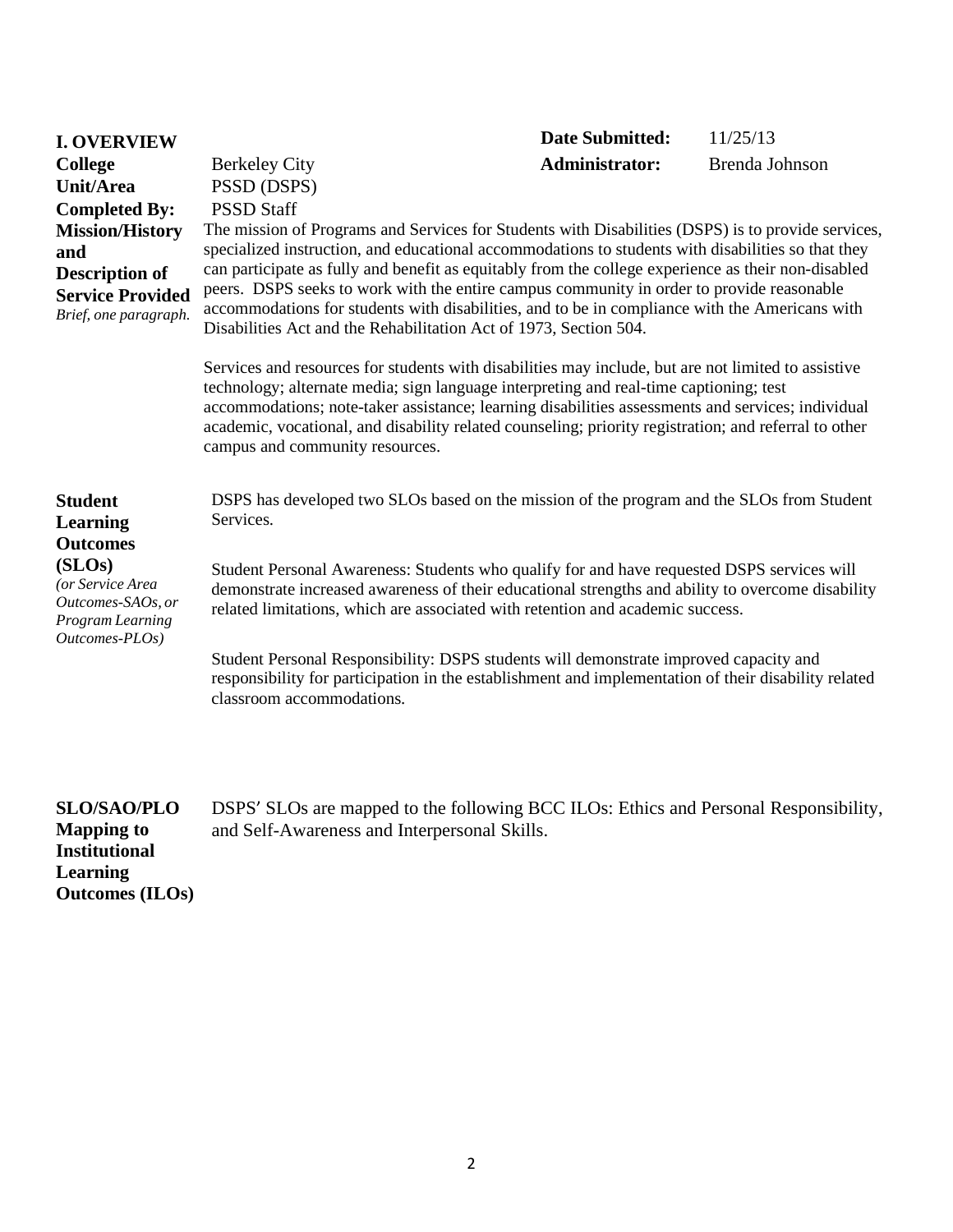# **II. ASSESSMENT, EVALUATION AND PLANNING**

| <b>Quantitative Assessments</b>                                                                         |                                                                                                                                                                                                |
|---------------------------------------------------------------------------------------------------------|------------------------------------------------------------------------------------------------------------------------------------------------------------------------------------------------|
| Include service area data such as<br>number of students served by your<br>$unit/area.$ Include data and | According to the State Chancellor's Office, in the academic year 2012 - 2013,<br>408 students received services from DSPS, a decrease of less than 2% from the<br>$2011 - 2012$ academic year. |
| recommendations from program<br>review.                                                                 | According to the PCCD Office of Institutional Research, the Fall 2012 to<br>Spring 2013 persistence rate was 84%, a rate higher than those of BCC's sister                                     |
| Include data used to assess your<br>SLO/SAO/PLOs.                                                       | campuses for the same time period.                                                                                                                                                             |
|                                                                                                         | Unfortunately, success rate data DSPS was not available from the<br>Chancellor's Office or from PCCD's Office of Institutional Research.                                                       |

#### **Qualitative Assessments**

*Present evidence of community need based on advisory committee input, student surveys, focus groups, etc.*

In May of 2013, DSPS had its annual Advisory Committee meeting. Some of the feedback from the members included DSPS doing more outreach to those community groups or agencies which support people with disabilities, and finding ways to improve the program's technology to support DSPS students.

*Include data used to assess your SLO/SAO/PLOs.*

### **Identifying Strengths, Weaknesses, Opportunities, and Limitations**

| <b>Strengths</b><br>What are the STRENGTHS of your<br>unit/area?           | DSPS main strength are the activities we provide in supporting students with disabilities,<br>including academic counseling, advocacy, prescribed academic supports, and other services<br>which lead to the success and retention of DSPS' students. DSPS students have access to LD<br>testing without having to take a class to be served. Another strength of the program is the staff<br>of the DSPS program, who work well with the diverse needs of DSPS students. |
|----------------------------------------------------------------------------|---------------------------------------------------------------------------------------------------------------------------------------------------------------------------------------------------------------------------------------------------------------------------------------------------------------------------------------------------------------------------------------------------------------------------------------------------------------------------|
| <b>Weaknesses</b><br>What are the current WEAKNESSES<br>of your unit/area? | The lack of physical space for test accommodations, alt media operations, and for student use of<br>assistive technologies is a big challenge for the program. Another weakness is the lack of<br>resources needed for personnel, equipment, and for updating assistive technologies. These<br>weaknesses may eventually affect the, retention, persistence, and the success of DSPS students.                                                                            |
| <b>Opportunities</b>                                                       | There is opportunity for DSPS to develop special classes (and generate FTEs),                                                                                                                                                                                                                                                                                                                                                                                             |
| What are the OPPORTUNITIES in                                              | but without the funds, space, or staff to do so, these opportunities may not come                                                                                                                                                                                                                                                                                                                                                                                         |
| your unit/area?                                                            | to fruition.                                                                                                                                                                                                                                                                                                                                                                                                                                                              |
| <b>Limitations</b>                                                         | Due to the lack of the aforementioned resources, DSPS is limited in what it can                                                                                                                                                                                                                                                                                                                                                                                           |
| What are the current LIMITATIONS                                           | offer students by way of programs, classes, or technologies. These limitations                                                                                                                                                                                                                                                                                                                                                                                            |
| of your unit/area?                                                         | will negatively affect the way we serve DSPS students                                                                                                                                                                                                                                                                                                                                                                                                                     |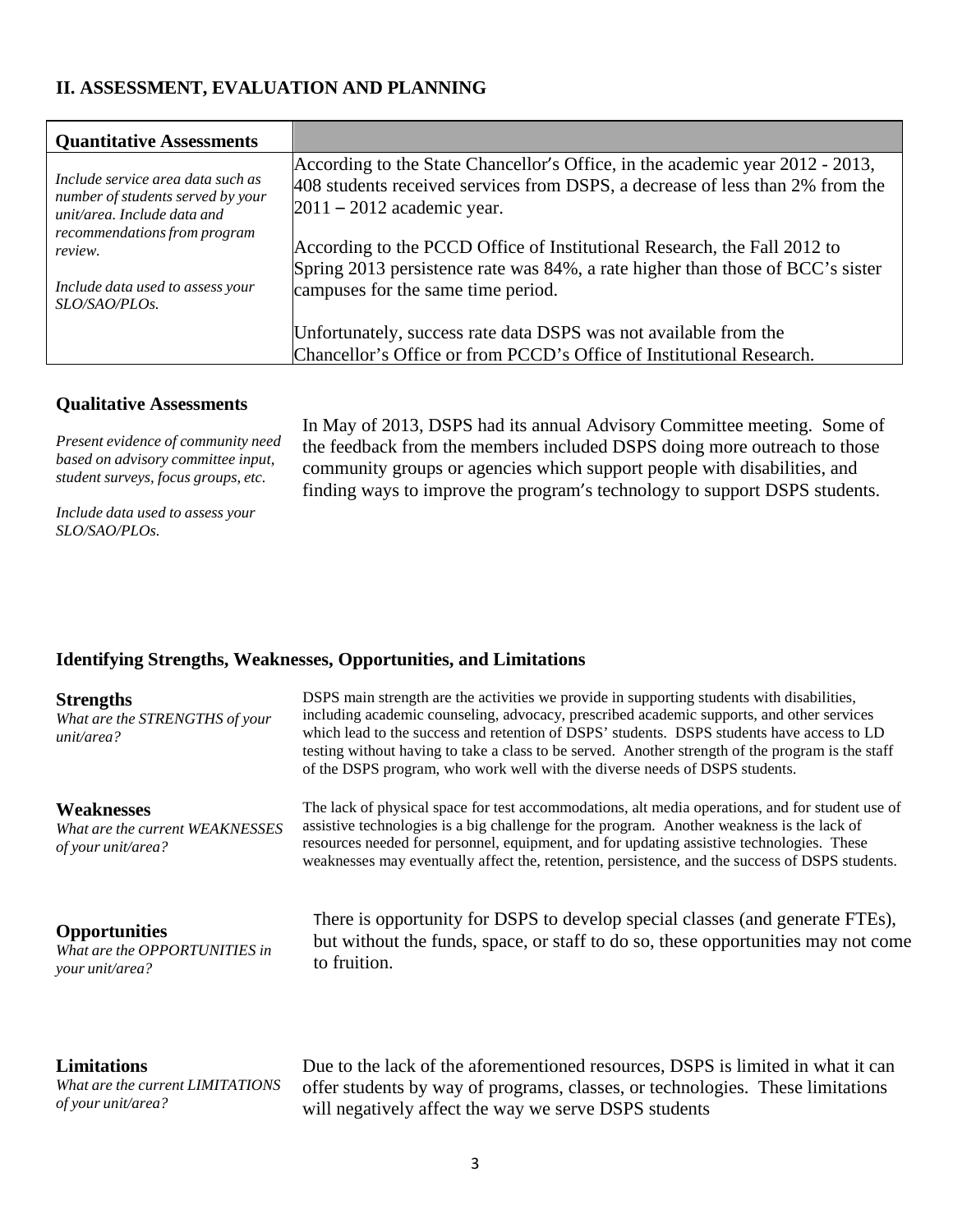# **Action Plan for Continuous Improvement**

*Please describe your plan for the continuous improvement of your unit/area.*

Fortunately for DSPS, there is continued support from BCC administrators to provide the program with what is necessary to keep the program and the college in compliance. According to the final 2012 – 2013 budget for DSPS, the college district contributed nearly 45% of the program's cost, or over \$247K beyond the DSPS' state allocation. This contribution allowed DSPS to continue to serve students with disabilities throughout the entire school year, including summer sessions.

In an effort to further strengthen DSPS, long standing staffing issues have been addressed. As of August 2012, a new full-time LD Specialist was hired to coordinate the LD program and related services. The college also hired a full-time Coordinator / Counselor for DSPS to address day-to-day coordination issues. BCC administrators are working collaboratively with DSPS staff to identify ways to support the program's need for a dedicated AT lab, a dedicated space for testing accommodations, and better staffing for the front office.

DSPS has been able to buy specific technologies and equipment used by students with disabilities, and the program has been encouraged by the support of BCC administration to identify ongoing needs.

DSPS will work within the structure of the Peralta District's Planning and Budgeting Model to work towards gaining the resources required to maintain the quality of program services.

Student surveys will provide feedback and direction regarding strategies that can improve the offerings of DSPS.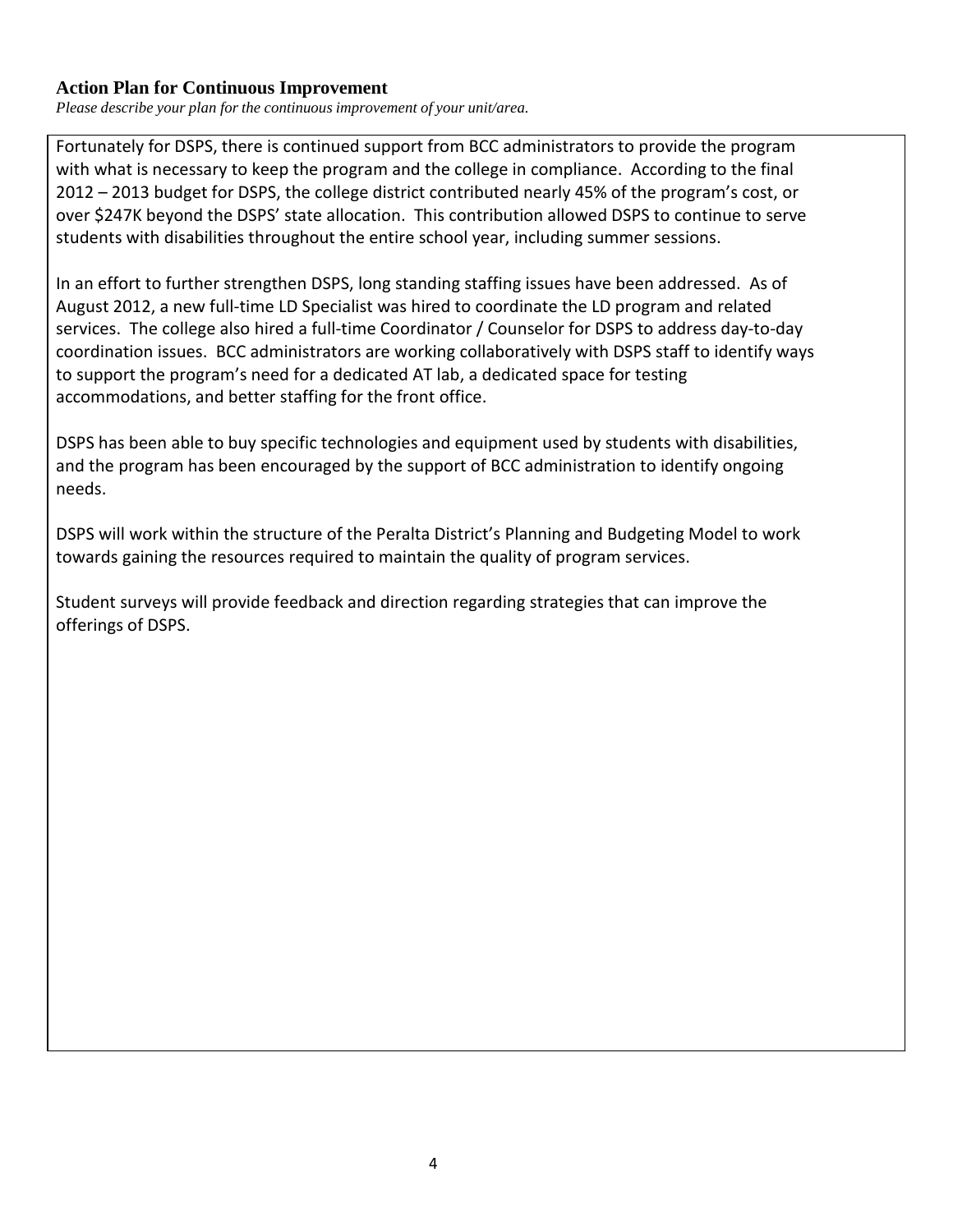#### **Additional Planned Educational Activities Towards FTES, Student Success, Persistence, and Completion**

Describe your unit/area's plan to meet district FTES target and address student success, persistence, and completion, especially for *unprepared, underrepresented, and underserved students. (see Student Success Scorecard[-http://scorecard.cccco.edu/scorecard.aspx\)](http://scorecard.cccco.edu/scorecard.aspx))*

**Meet District FTES Target for AY2013-2014 of 18,830**

At the time of this writing, DSPS does not offer classes. However, it is the hope that increased outreach to community constituents will increase the number of students accessing BCC courses and DSPS supports.

**Increase Student Success** By assessing and improving DSPS offerings, especially in the areas of technology and LD assessment, the hope is to increase the success rates of DSPS students. Unfortunately, at the time of this writing, success rates for BCC DSPS students was not available for the 2012 -2013 year.

#### **Increase Persistence**

[text]

*Percentage of degree and/or transfer-seeking students who enroll in the first three consecutive terms. This metric is considered a milestone or momentum point, research shows that students with sustained enrollment are more likely to succeed.*

# **Increase College Completion** [text]

*Percentage of degree and/or transfer-seeking students who complete a degree, certificate or transfer related outcomes.*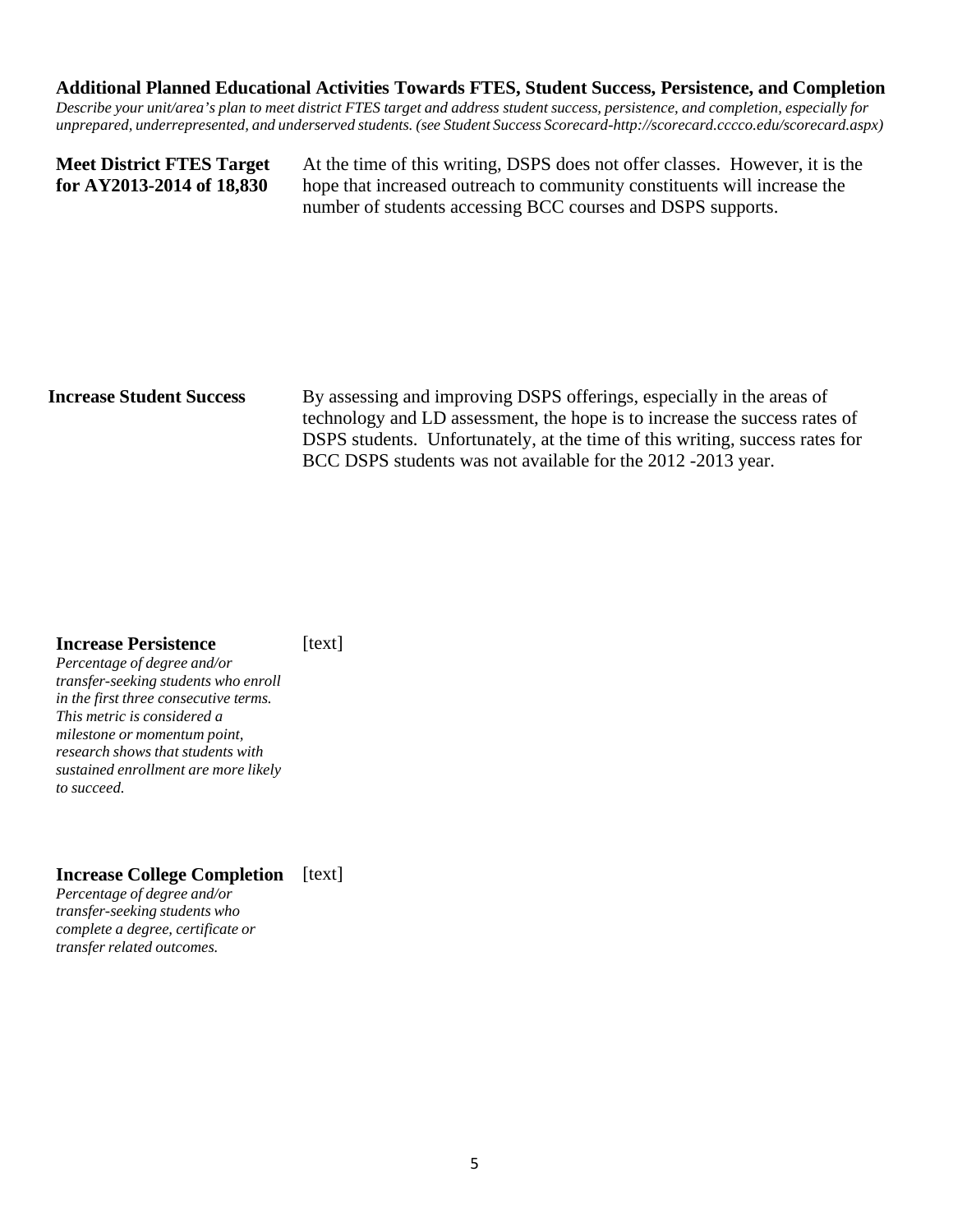# **III. RESOURCE NEEDS**

#### **Human Resource/Personnel**

*Please describe any human resource/personnel needs for your unit/area.*

| <b>Current Staffing Level:</b> |                                        | <b>Headcount</b> | FTE Equiv. |
|--------------------------------|----------------------------------------|------------------|------------|
|                                | <b>Faculty (Permanent)</b>             | $[2]$            | $[2]$      |
|                                | <b>Faculty (PT/Adjunct)</b>            | $[1]$            | [.66]      |
|                                | <b>Classified Staff</b><br>(Permanent) | $[2]$            | $[2]$      |
|                                | <b>Classified Staff</b><br>(Hourly)    | $[2]$            | $[1]$      |
|                                | <b>Students</b>                        | $[2]$            | $[1]$      |
|                                | <b>ICC/Consultant/Other</b>            | [#]              |            |

#### **Narrative:**

*Describe the current staffing level in relation to the relative need for effective delivery of your unit/area's programs and services.*

*Discuss any current position vacancies, the need for additional personnel, the need for permanent faculty/staff instead of adjunct/hourly personnel, etc.*

*Describe implications of the current staffing level in your unit/area to overallservice delivery.*

# **Human Resource/Personnel Requests**

*List your human resource/personnel requests in prioritized/ranked order.*

*Human resource/personnel requests will go through the established College and District planning and budgeting process.*

DSPS has made improvements in staffing with the hiring of a full-time program coordinator / counselor. DSPS would benefit from the hiring of a full-time staff assistant, a full-time counselor, and two full-time instructional assistants (for alt media / assistive technology).

The most pressing need would be for a full-time staff assistant to support major functions of the program's administration. This position was vacated via staff retirement, but has yet to be restored. This position would be vital to addressing ongoing office coverage and other staffing issues.

- 1. Full-time Staff Assistant to support DSPS testing accommodations and other DSPS administrative duties as assigned.
- 2. Full-time DSPS Counselor to provide DSPS with the necessary staffing to provide legally mandated and timely services to students with disabilities.
- 3. Full-time Instructional Assistant in Alt Media / Assistive Technology to assist in expansion of DSPS technical offerings and student supports.
- 4. Full-time Instructional Assistant: Learning Disabilities to help support expansion of the LD program.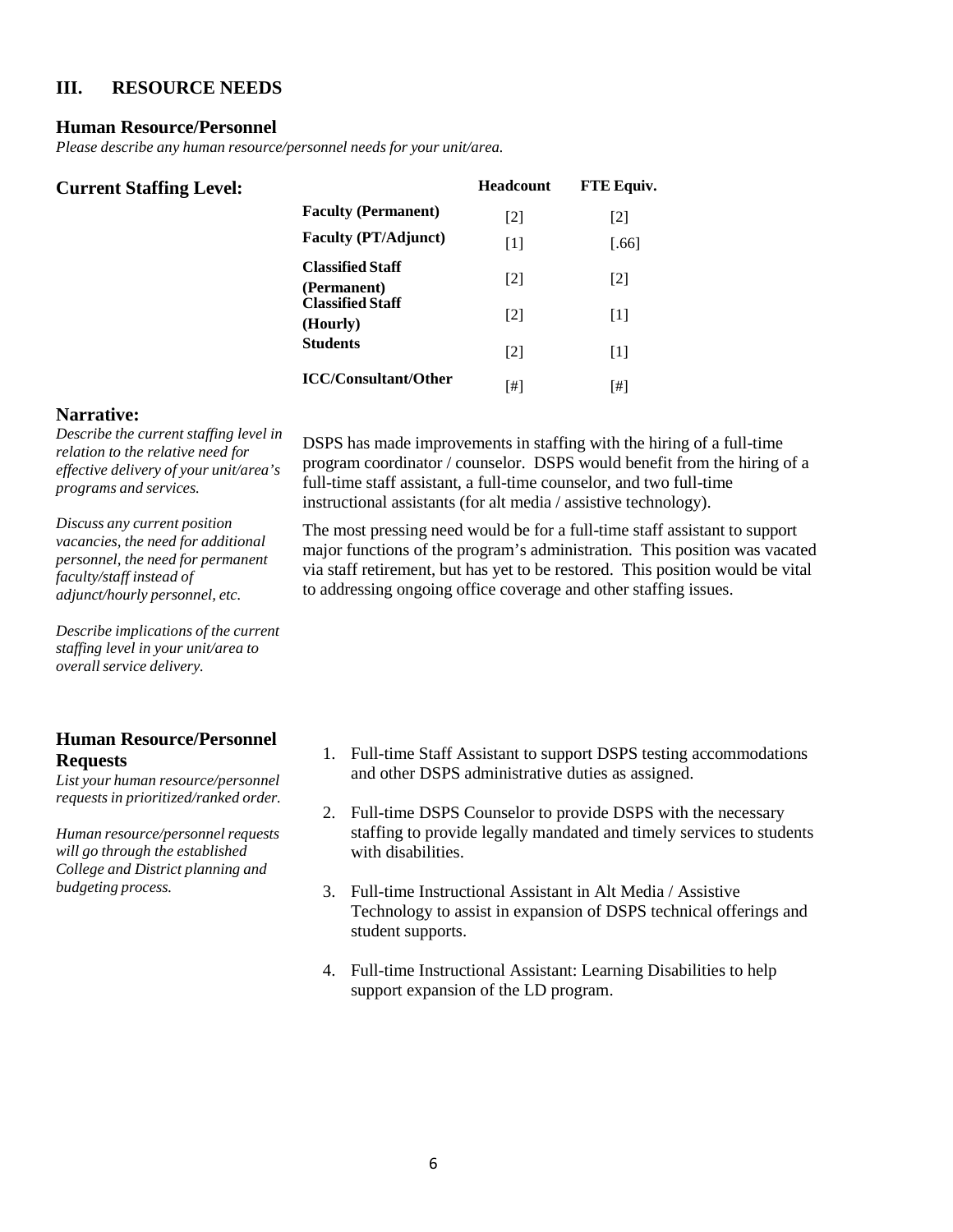#### **Facilities/Infrastructure**

*Please describe any facilities/infrastructure needs for your unit/area.*

#### **Narrative:**

*Describe the current facilities/infrastructure of your unit/area in relation to the relative need for effective delivery of programs and services.*

*Describe implications of the current state of facilities/infrastructure in your unit/area to overall service delivery.*

### **Facilities/Infrastructure Requests**

*List your facilities requests in prioritized/ranked order.*

*Facilities requests will go through the established College and District planning and budgeting process.*

DSPS is growing, especially in the areas accommodated testing, alt media services, and the demand for access to assistive technologies. At BCC, DSPS is the primary facilitator of testing accommodations and the demand for such accommodations is increasing, but the space available to do so is decreasing. Student testing requests peak during semester midterms and finals, and pushes DSPS' current facilities to the limit in the effort to provide proctored exams. Given the constant demands of the Alt Media Office, the staff and equipment needed to effectively provide alt media is increasingly overtaking the current physical space available in room 244. Oftentimes alt media staff must use the alt media workspace in shifts and or use other DSPS spaces to complete assignments. Also, the amount of heat generated by these technologies when in use can make working in the space uncomfortable for staff. DSPS does not have a dedicated assistive technology (AT) lab to house state-of-the-art equipment and software for our students. Access to these technologies would help to improve the success and retention of students with disabilities

- 1. DSPS is requesting a dedicated space for accommodated testing.
- 2. DSPS is requesting a larger space for the Alt Media Office.
- 3. DSPS is requesting a dedicated assistive technology (AT) lab.

#### **Technology**

*Please describe any technology needs for your unit/area.*

#### **Narrative:**

*Describe the technology needs of your unit/area in relation to the relative need for effective delivery of programs and services.*

*Describe implications of the current state of technology in your unit/area to overall service delivery.*

There are several technologies (hardware and software) that DSPS students and staff will benefit from having. Having these technologies will result in the improved access of students with disabilities to their coursework, particularly those students who use technology to access their textbooks and relevant course materials.

DSPS staff is experiencing an increase in the number of technology savvy students who have experience using DSPS relevant software. While some of these technologies may be available in non-DSPS labs, often there is no place within DSPS for these students to use some of these technologies to address coursework.

#### **Technology Requests**

*List your technology requests in prioritized/ranked order.*

*Technology requests will go through the established College and District planning and budgeting process.*

Due to the number of technologies DSPS is requesting, a list of these technologies is attached. Each of these technologies is relevant to effectively serving students with disabilities by providing the same level of access to technology as their non-disabled peers.